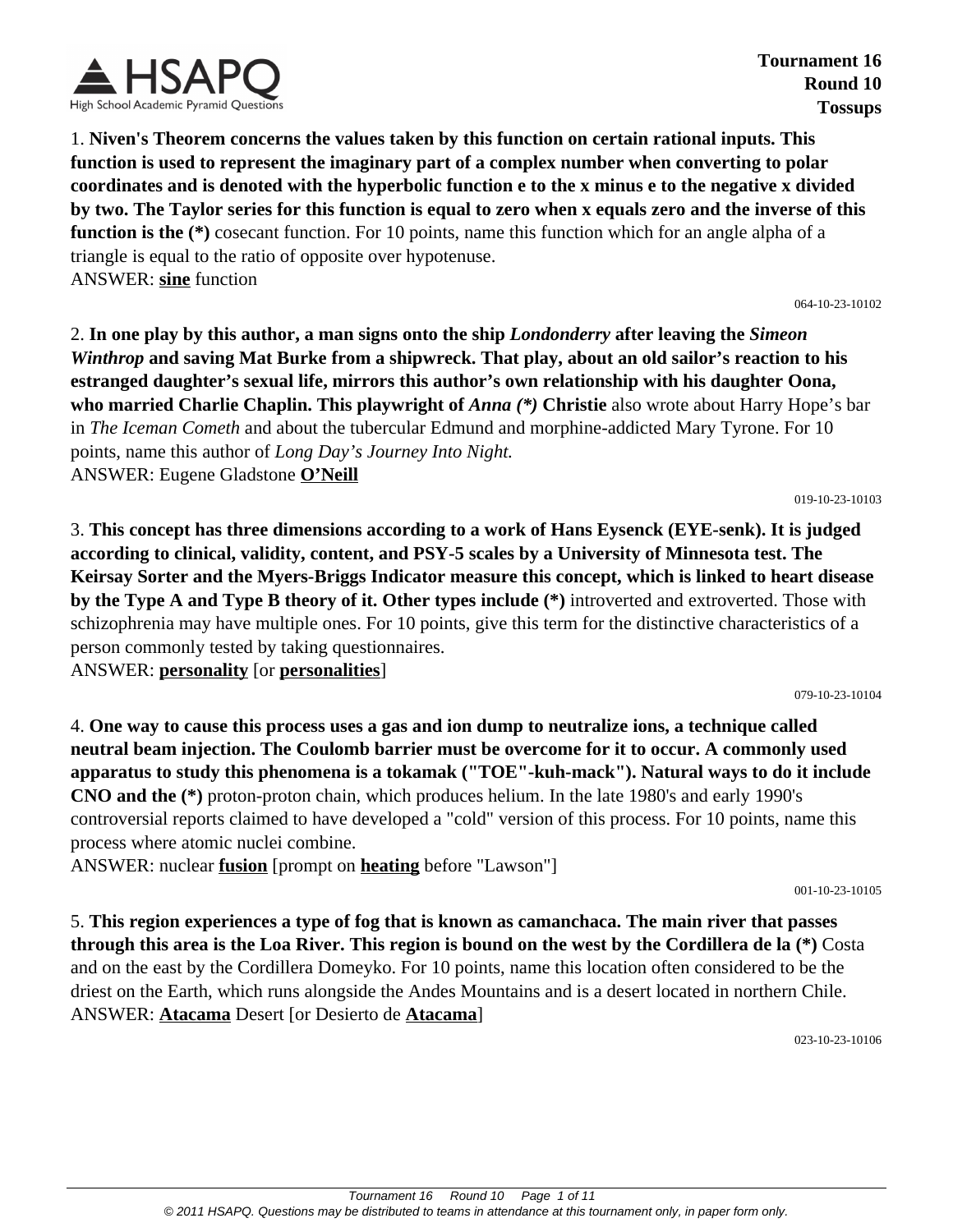6. **This item was the subject of a letter that read "I will keep quiet about this and so will you," which was written shortly after its loss at the "Yellow House." The place where it should be is obscured, and appears above a blue or green overcoat with only one button fastened, in a subsequent self-portrait. It may have been removed with a sword by an angry Paul (\*)** Gauguin, or cut off with a razor in order to provide a gift to a prostitute named Rachel. For 10 points, name this amputated body part of the Dutch painter of *Starry Night.*

ANSWER: Vincent **van Gogh's ear** [or obvious equivalents; prompt on answers such as "an **ear**" that do not include "van Gogh"; accept either **right ear** or **left ear** if specified, as it was his left ear that was removed but the right ear that is bandaged over in the painting]

7. **His falling-out with Baron de Coots was due to a religious dispute, in which he opposed the looting of churches and the new "cult of reason" in favor of his own religion of "the Supreme Being." Though he retained popular support after defending the crowds that perpetrated the September Massacres, he, along with his ally Louis de Saint-Just, became a target of the (\*)** Thermidorean Reaction. For 10 points, name this Jacobin leader of the Committee of Public Safety, who was guillotined after instituting the radical "Reign of Terror" in Revolutionary France. ANSWER: Maximilien François Marie Isidore de **Robespierre**

019-10-23-10108

019-10-23-10107

8. **In one incident in this book, Coriantumr (kuh-RYE-an-toom-urr) decapitates Shiz, who continues to stand up and struggle for breath for several moments afterwards. Other episodes in this text include the emigration of the "brother of Jared" and the war between the Nephites and the Lamanites. The same organization that follows this text believes that in 1830, a man used a pair of glasses, called Urim and Thummim, to decode this work from (\*)** gold plates buried in the ground. For 10 points, identify this central book of a Christian denomination founded by Joseph Smith. ANSWER: The **Book of Mormon**

019-10-23-10109

9. **This man discussed language chained by "dull rhymes" and "bound with garlands of her own" in his poem "On the Sonnet." This man also wrote a poem about a superstition in which young maidens "supperless to bed ... must retire." In that poem, Angela allows Porphyro to visit Madeline on the title night, the Eve of St. Agnes. In one of his poems, the title object has the ability to "tease us out of thought," and that poem concludes that (\*)** "Beauty is Truth, Truth Beauty." For 10 points, name this British poet of "Ode on a Grecian Urn." ANSWER: John **Keats**

030-10-23-10110

10. **One American group that performed this action met defeat at Ridgeway in an attempt to support Irish independence claims against Great Britain; that was the Fenians. Another instance of this action led to Henry Dearborn's burning of York and to the Battle of (\*)** Lundy's Lane. That example of this action was encouraged by Felix Grundy, Henry Clay, and other "War Hawks" in Congress. For 10 points, a campaign during the War of 1812 to add land to the United States involved what international provocation, in which American troops fought near Niagara Falls and Toronto? ANSWER: **invading Canada** [or obvious equivalents]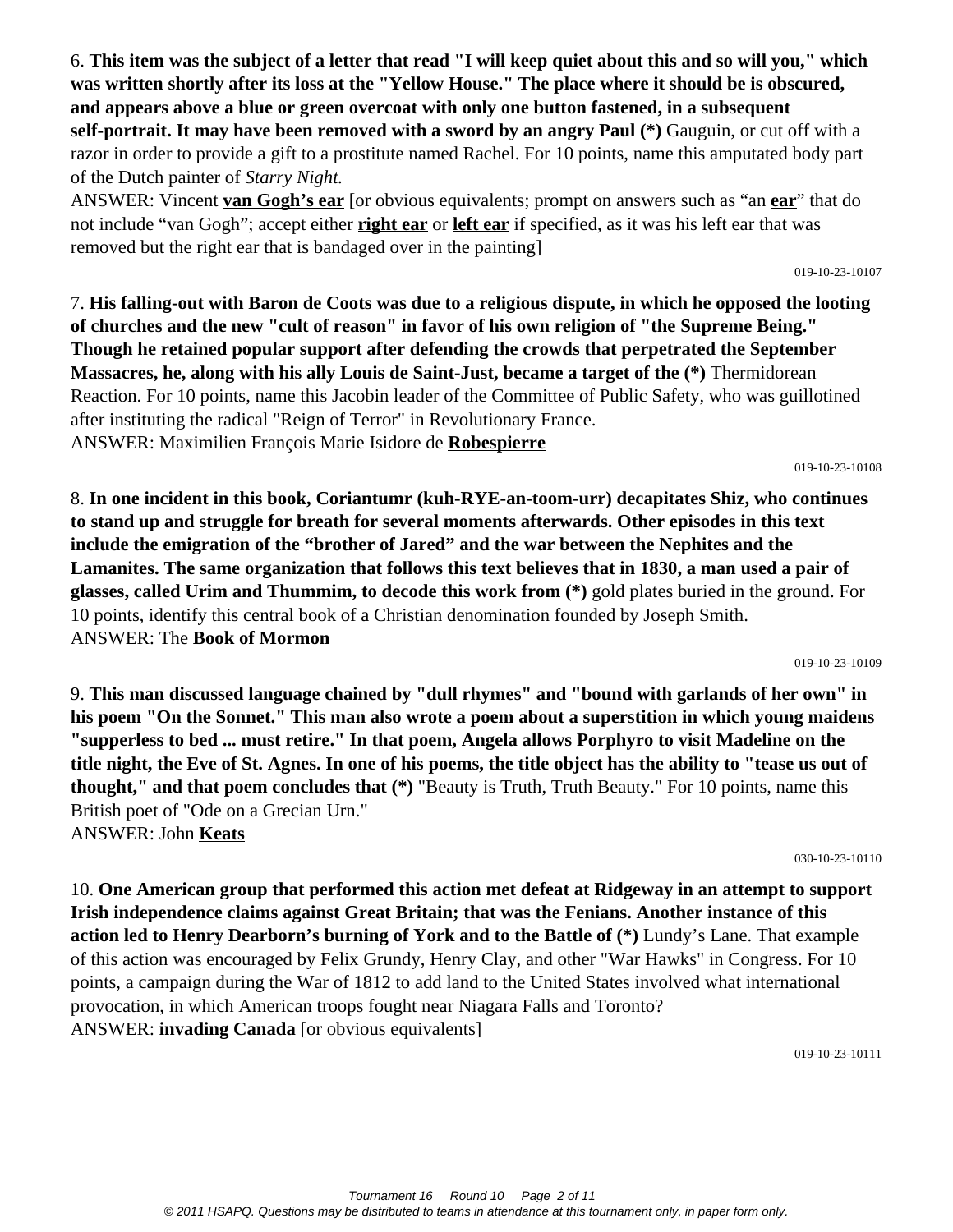11. **One section of this text studies the transformation problem, the problem of the relationship between value and market prices. Another section of this text introduces the idea of "commodity fetishism." This work argues that people experience alienation when they do not own the product of their work. This text argues that industry creates (\*)** profit by forcing workers to perform surplus labor, a theory called the "labor theory of value." For 10 points, name this economic text in three volumes, written by Friedrich Engels and Karl Marx. ANSWER: *Das Kapital* [or *Capital*]

12. **This man's biggest defeat occurred days after his enemies arrived just in time to prevent Sangiban from turning traitor and opening the gates of Orlans to him. In that battle, this man allied himself with Walamir and was opposed by Theodoric and Flavius Aetius. After the Battle of (\*)** Chalons, this leader was convinced to retreat after meeting at Mantua with Pope Leo I. On the night of his wedding to Ildico, he died of a nosebleed. For 10 points, name this "Scourge of God" and leader of the Huns.

ANSWER: **Attila** the Hun

13. **When put in the momentum equation, this quantity is represented mathematically as two times capital omega cross v. When the Rossby number equals one, the net acceleration is due to this quantity, as gravitational and centripetal accelerations cancel. The Beta Effect describes the variation in this quantity with** (\*) latitude, such that it is zero at the equator and a maximum at the poles. For 10 points, name this weak force caused by the rotation of the Earth, which contrary to myth does not actually make toilets flush in different directions in different hemispheres. ANSWER: **Coriolis** force [or **Coriolis** effect]

003-10-23-10114

14. **One actress with this surname voiced the farm girl Mary on** *The Simpsons* **episode "Apocalypse Cow." That same actress also starred as the sorceress DG in a miniseries based on** *The Wizard of Oz***,**  *Tin Man***. Another actress with this surname stars on a show that features such characters as the entomologist Jack Hodgins and the FBI agent Seeley (\*)** Booth, who is partnered with the forensic anthropologist Temperance Brennan. For 10 points, give this surname shared by Emily, who stars on *Bones* , and her sister, the co-star of the film *(500) Days of Summer*, Zooey.

ANSWER: **Deschanel** ("day"-shah-NEL) [accept Zooey Claire **Deschanel**; accept Emily Erin **Deschanel**] 083-10-23-10115

15. **In this nation's Dawson's Field, the PFLP destroyed three hijacked airliners. Hundreds of thousands of refugees of this nation were expelled from Kuwait in First Gulf War due to this nation's support of Iraq in that conflict. The king of this nation served as a mediator between Israel and the PLO during the 1998 Wye Plantation accords. This nation declared (\*)** martial law in 1970 and had a civil war that year known as Black September. For 10 points, name this Middle Eastern nation once led by King Hussein.

ANSWER: The Hashemite Kingdom of **Jordan** [or Al Mamlakah **al Urdun**iyah al Hashimiyah]

030-10-23-10116

003-10-23-10113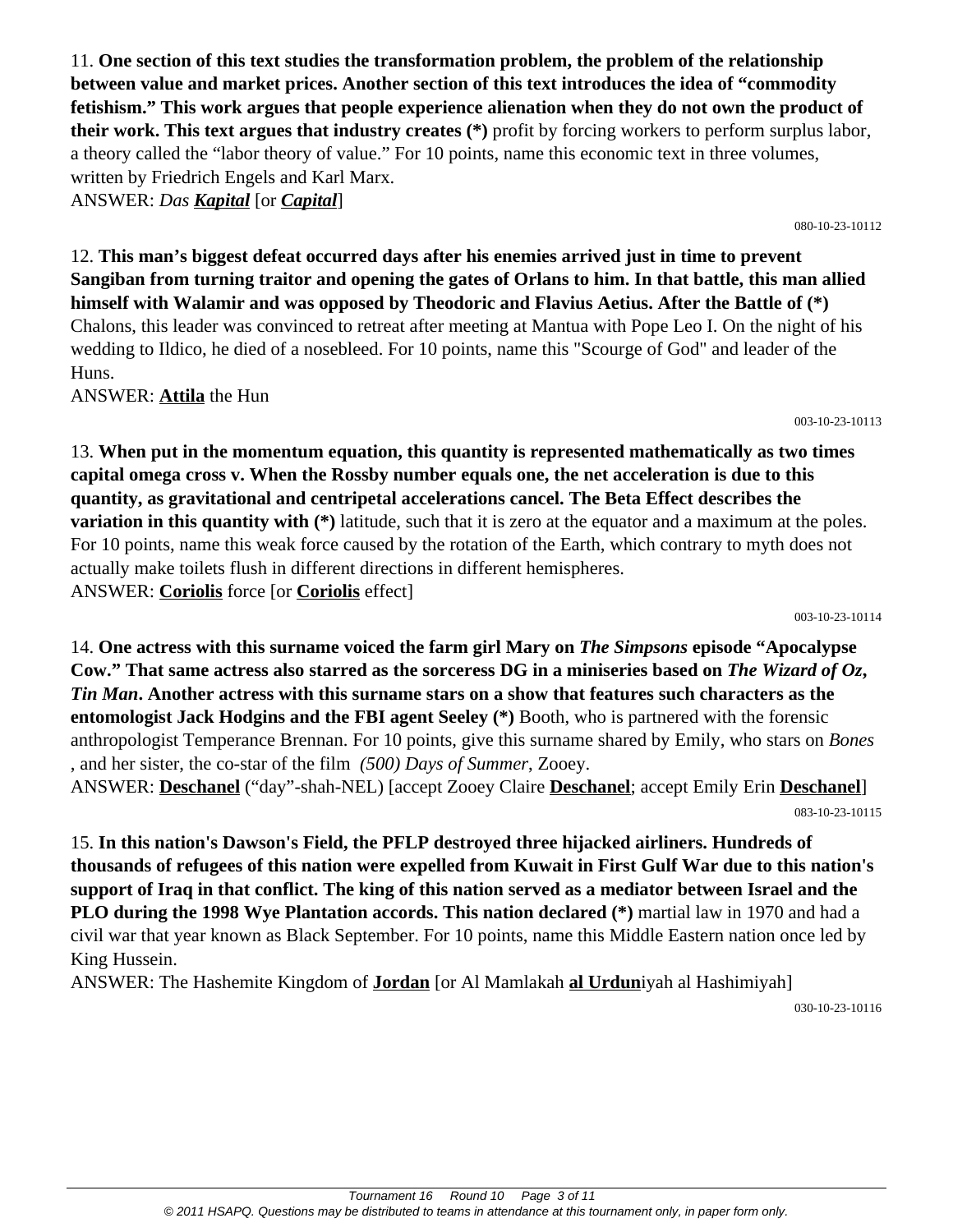16. **One work of this type was written by James Woodforde over a span of forty-five years. Four volumes of Lewis Carroll's work of this type are missing. A work of this type by Virginia Woolf was published in five volumes and written between 1915 and 1941. One work of this type describes the Great Plague and the Great (\*)** Fire of London and contains the refrain "And so to bed." For 10 points, name these personal journals, one of which was written by Samuel Pepys (PEEPS). ANSWER: **diary**

024-10-23-10117

17. **This composer often had his friend Ricardo Viñes debut his works as a soloist. He was inspired by a Liszt composition set at the Villa d'Este to musically depict water in one piano piece, and dedicated each movement of another piano piece to two friends who had died in World War I. This composer of** *Jeux d'eau* **and** *The Tombeau of Couperin* **included trombone glissandos at the end of another work, which used a constant snare** (\*) drum ostinato and originated as a ballet. For 10 points, name this French composer of the repetitive *Bolero*. ANSWER: Joseph-Maurice **Ravel**

026-10-23-10118

18. **This protein produced during cornification contains several dimers which form a single protofilament, which then form higher level protofibrils, microfibrils, and macrofibrils. The alpha form of this protein contains a repeating seven unit pattern which forms a structure called a coiled coil. That form is classified by the number of disulfide bridges it contains, which can be curled by application of an oxidizing agent as performed during a (\*)** perm. For 10 points, name this hard protein found in claws and fingernails. ANSWER: **keratin**

064-10-23-10119

19. **This architect claimed that glass and light were "two forms of the same thing." The Smith House and Hyde House were the only two built examples of this man's "American System-Built Houses", and he included "carports" in a series of dwellings which anticipated the suburban ranch-style house, his Usonian designs. He used long overhangs and Roman bricks in the Robie House, an example of his (\*)** Prairie Style. For Edgar Kaufman he built a house cantilevered over the Bear Run River. For 10 points, name this American architect who designed *Fallingwater*. ANSWER: Frank Lloyd **Wright**

003-10-23-10120

20. **In one short story by this author, an engineer named Hermann tries to learn a gambling secret from the Count of St. Germain. He wrote a poem about a statue which muses about striking terror into the Swedes and he wrote a drama about a ruler whose reign saw the end of the Time of Troubles. In addition to "The Bronze Horseman" and** *Boris (\*)* **Godunov**, this author wrote a work in which the title character dances with Olga and later kills his friend Vladimir Lensky in a duel. For 10 points, name this Russian author of *Eugene Onegin*. ANSWER: Alexander **Pushkin**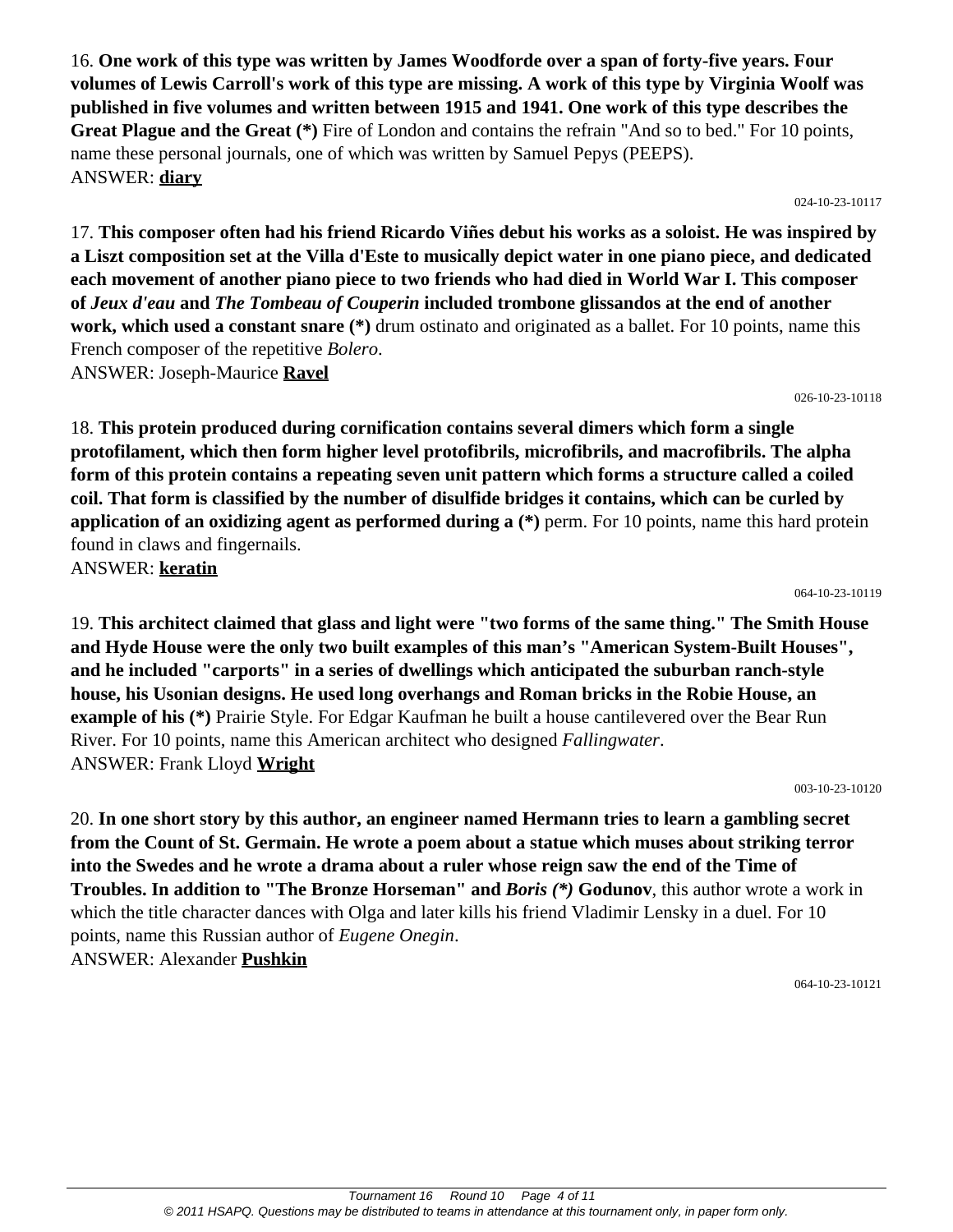**finestra." A peasant girl repeats the phrase, "Toccami qua!" during the aria "Vedrai, carino," which is addressed to her fiancé Masetto. In this opera, Leporello distracts Elvira by singing the "Catalogue Aria," in which he states that his master has slept with two thousand sixty-five women. At the end of this opera, the Commendatore returns as a (\*)** stone statue to drag the title character to Hell. For 10 points, name this Mozart opera about a legendary seducer. ANSWER: *Don Giovanni* [or *The Rake Punished, or Don Giovanni*; or *Il dissoluto punito, ossia Il Don Giovanni*]

21. **One character in this opera accompanies himself on the mandolin in the aria "Deh, vieni alla**

003-10-23-10122

22. **One leader of this religion was responsible for the building of the Harimandir, the holiest of this religion's gurdwaras. Another leader of this religion set up a community of initiates within the religion known as Khalsa. Members of that group in this religion must wear long hair, a comb, and dagger as part of the five K's. This religion's leaders have included (\*)** Nanak and Gobind Singh, who were two of the ten human gurus. For 10 points, name this Indian religion whose scripture is the Adi Granth and whose Golden Temple is found in Amritsar. ANSWER: **Sikhism**

023-10-23-10123

23. **The results of this experimentwere confirmed by the Trouton-Noble experiment. One participant in this experiment continued to work with Dayton Miller in an attempt to achieve a different result, while the result in this experiment was a failure to detect any significant fringe shift after light passed through an (\*)** interferometer. Such a shift would have provided evidence for a medium in which light travels, a theory which was therefore debunked by this experiment. For 10 points, name this experiment that disproved the existence of the luminiferous aether.

ANSWER: **Michelson-Morley** experiment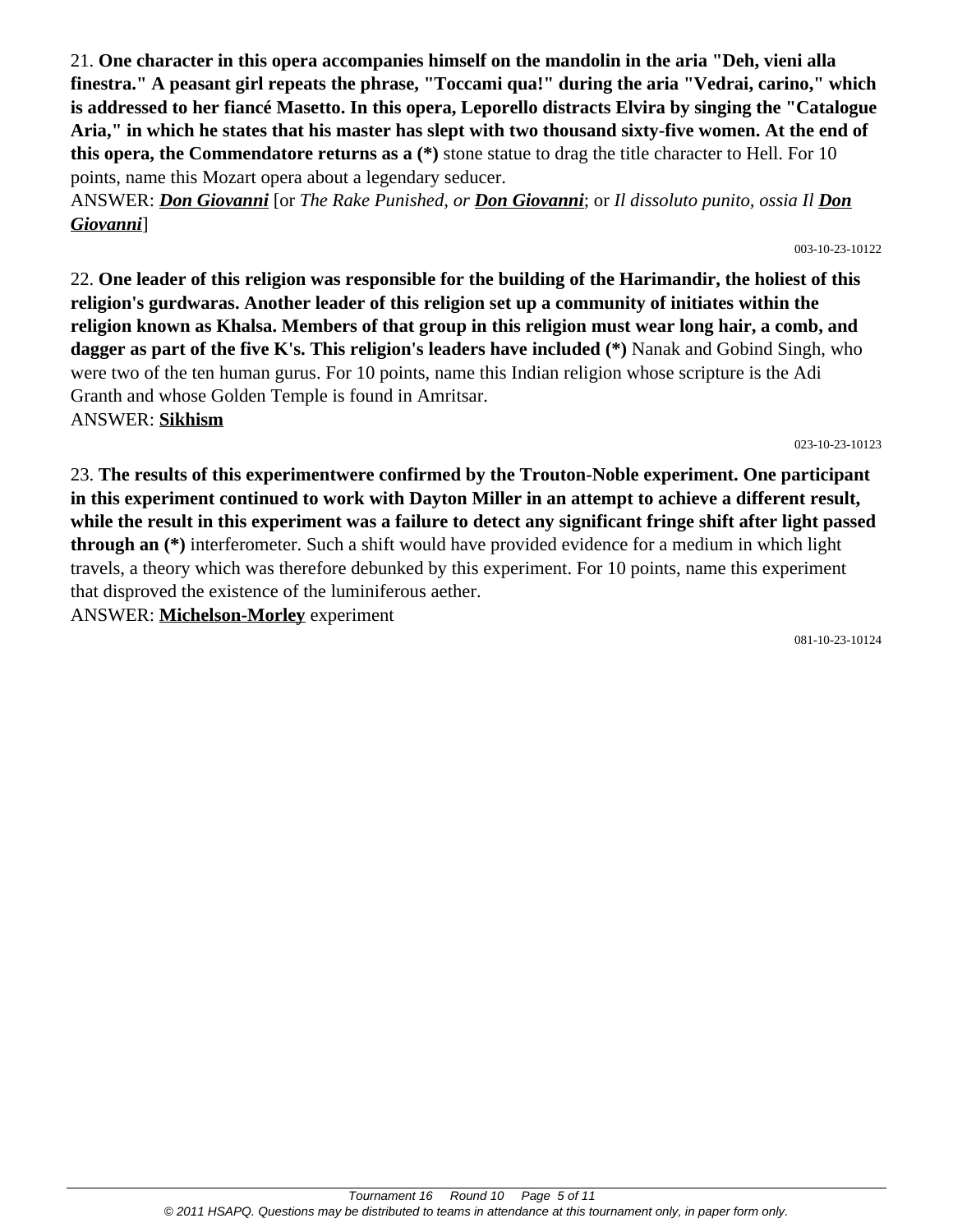

1. One of the causes of the second of these wars was the imprisonment of sailors from the *Arrow*. For 10 points each:

[10] Name these wars which took place between the British and the Chinese in the 19th century. The wars are named for a narcotic derived from poppies.

#### ANSWER: **Opium** Wars

[10]The first Opium War was concluded by this treaty. It gave Hong Kong to the British.

### ANSWER: Treaty of **Nanjing** [or Treaty of **Nanking**]

[10] The Treaty of Nanking ended a system under which British merchants could only trade at this Chinese city near Hong Kong. It is the namesake of a widely spoken regional language.

#### ANSWER: **Guangzhou** [or **Canton**]

001-10-23-10201

2. Examples of these molecules include amylase and pepsin. For 10 points each:

[10] Name these proteins that can catalyze chemical reactions.

#### ANSWER: **enzyme**s

[10] The induced fit model is a modification a model proposed by Emil Fischer, which states that a substrate fits into an enzyme much like the relationship between these two objects.

#### ANSWER: **lock and key** model

[10] The lock-and-key model was verified with the discovery of the structure of this enzyme, which is found in tears and saliva and breaks down bacterial cell walls.

#### ANSWER: **lysozyme**

003-10-23-10202

3. During a mass in 1478, several members of this family were attacked at the Florence Cathedral in the Pazzi Conspiracy. For 10 points each:

[10] Name this family of rulers of Florence, which included Lorenzo the Magnificent.

## ANSWER: **Medici** family [or **Medicis**]

[10] In the 1490s, this puritanical preacher tried to expel the Medicis from Florence, while also waging a war of letters with Pope Alexander VI. He encouraged citizens to burn luxury goods in the "bonfire of the vanities."

### ANSWER: Girolamo **Savonarola**

[10] This member of the Medici family ruled all of Tuscany in the mid sixteenth century. A patron of Pontormo, Vasari, and Michelangelo, he had the Uffizi palace built.

ANSWER: **Cosimo** de Medici [or **Cosimo** I; or **Cosimo** the Great; or **Cosimo** il Grande]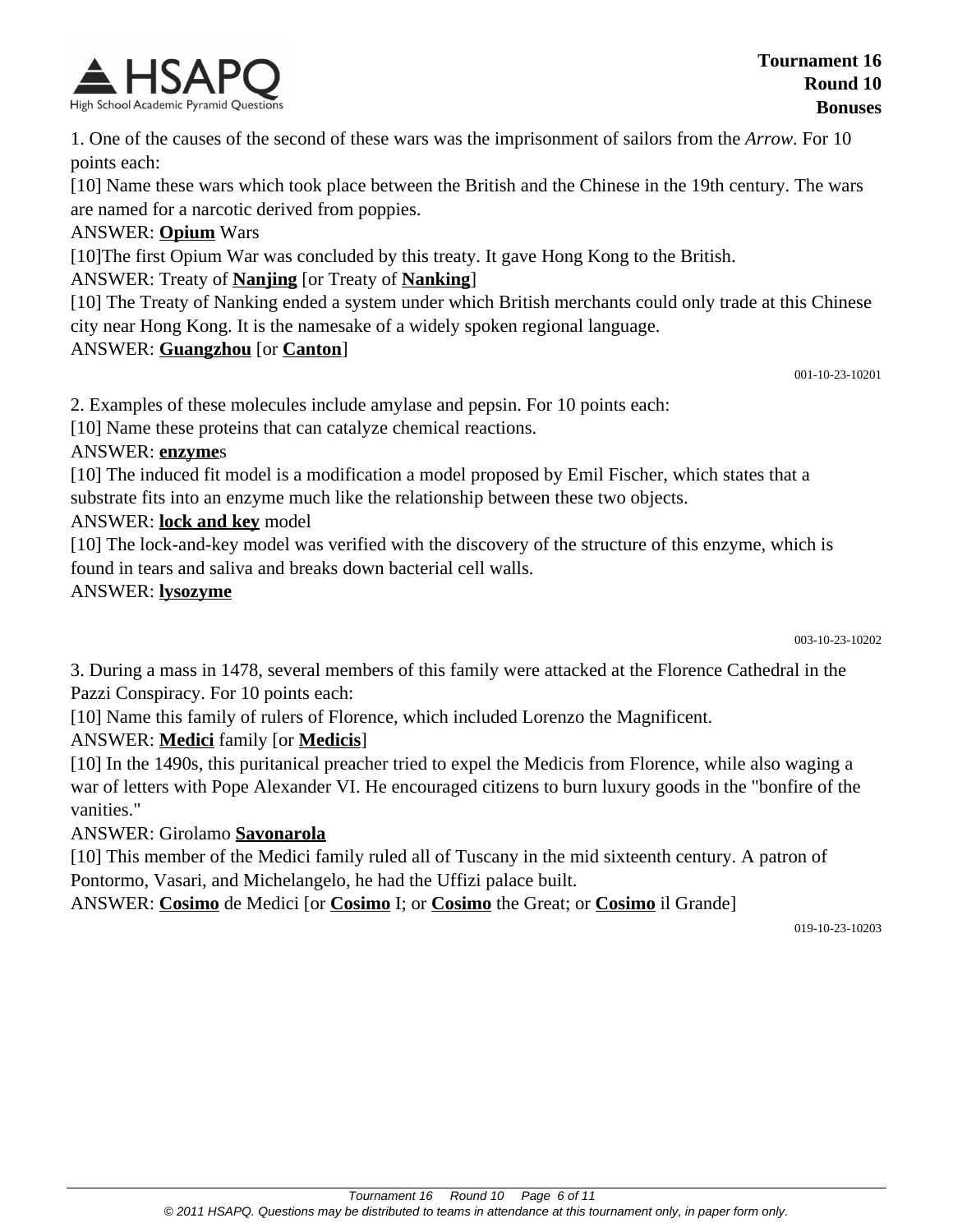4. This "experiment in literary investigation" traced the creation and operation of the namesake Siberian prison camps through the eyes of a zek, or prisoner. For 10 points each:

[10] Name this work by Alexander Solzhenitsyn.

# ANSWER: *The Gulag Archipelago* [or *Archipelag Gulag*]

[10] In this Mikhail Bulgakov satire, the Devil visits the USSR with his cat Behemoth, while one of the title characters is writing a novel about Pontius Pilate.

# ANSWER: *The Master and Margarita*

[10] Both *The Gulag Archipelago* and *The Master and Margarita* were first circulated in the USSR through this underground practice of self-publishing among dissidents.

# ANSWER: **samizdat**

5. This property allows water striders to walk on water. For 10 points each:

[10] Name this property which is caused by the cohesion of molecules of liquids.

# ANSWER: **surface tension**

[10] This doubly-eponymous set of equations is used to model surface tension and other phenomena involving the motion of fluids.

# ANSWER: **Navier-Stokes** equations

[10] In this type of fluid, the viscosity is a function of temperature and pressure, and does not depend on the forces acting on the fluid.

# ANSWER: **Newtonian** fluid

024-10-23-10205

082-10-23-10204

6. This country has a capital at Antananarivo. For 10 points each:

[10] Name this large island nation in the Indian ocean that is home to lemurs.

ANSWER: Republic of **Madagascar**

[10] Madagascar is separated from Africa by this channel which also names the nation on the other side of the channel.

# ANSWER: **Mozambique** Channel

[10] This other island nation near Madagascar has a capital at Port Louis. It was once home to the dodo bird.

# ANSWER: Republic of **Mauritius**

001-10-23-10206

7. This deity remained in the underworld after the frost giant Thokk refused to mourn his death. For 10 points each:

[10] Name this god killed by mistletoe that was inadvertently thrown by Hodr.

# ANSWER: **Balder**

[10] Balder's death was arranged by this Norse trickster god who learned that Balder was vulnerable to mistletoe.

# ANSWER: **Loki**

[10] Loki had learned of Balder's weakness while in the hall of this deity, Balder's mother and Odin's wife.

ANSWER: **Frigg**a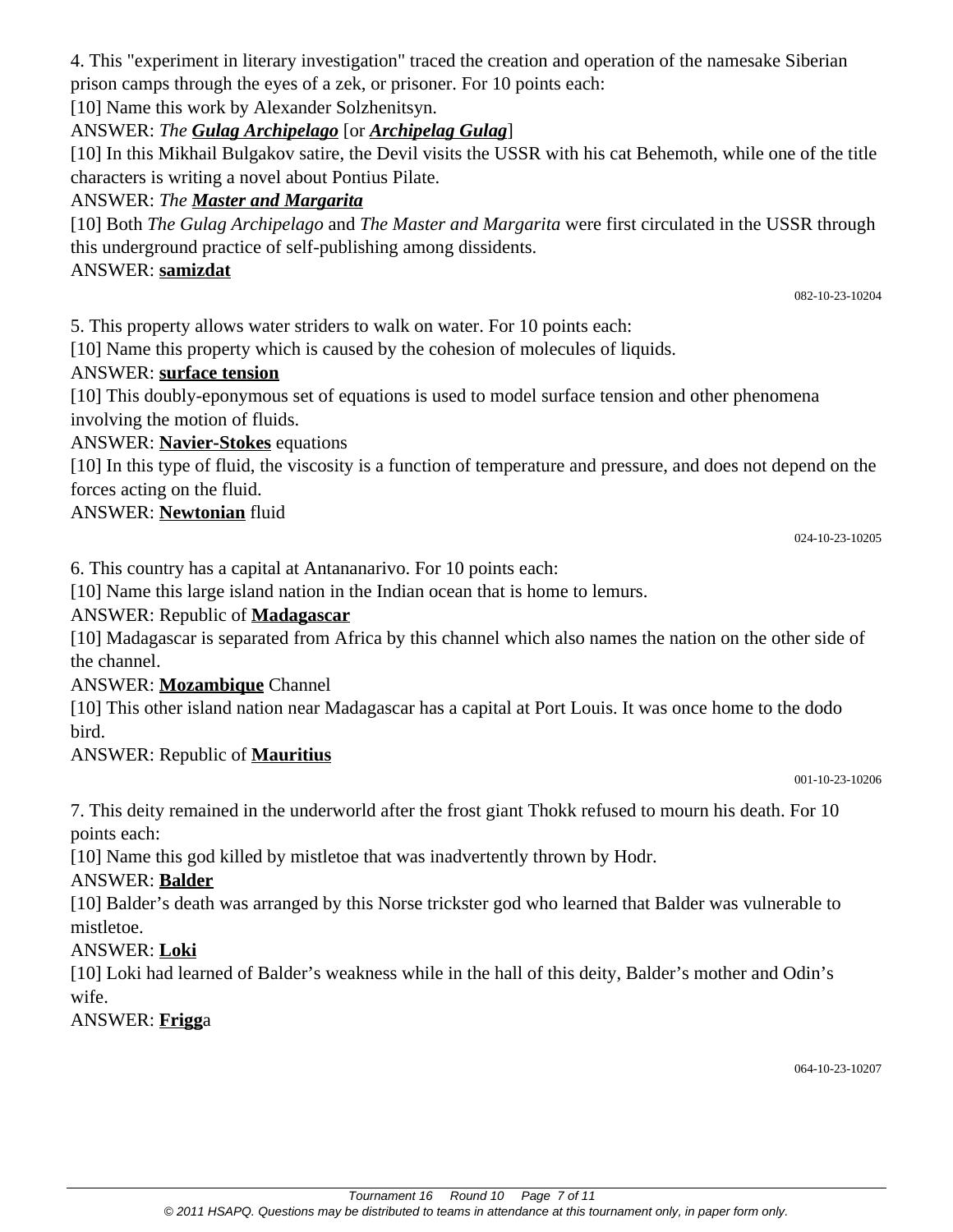8. The count of Tallard and Maximilan of Bavaria were the losing commanders at this war's Battle of Blenheim, the first time a French army had lost a full battle in fifty years. For 10 points each: [10] Name this 1701 to 1714 European war, in which a coalition led by Britain's Duke of Marlborough and Austria's Eugene of Savoy secured victory.

### ANSWER: War of the **Spanish Succession**

[10] The immediate cause of the War of the Spanish Succession was an attempt to put a member of this royal house on the Spanish throne. This dynasty had been in power in France since 1589.

# ANSWER: House of **Bourbon**

[10] This French Sun King engineered the plan to make his grandson King of Spain. His seventy-two-year reign ended during the war.

### ANSWER: **Louis XIV** of France [or **Louis the Great**; or **Louis the Grand Monarch**; or **Louis le Grand**; or **Louis le Grand Monarque**; prompt on **Louis**]

019-10-23-10208

9. This locale is the subject of a poem that begins "flood-tide below me! I watch you face to face." For 10 points each:

[10] Name this New York borough whose "Ferry" is the subject of a Walt Whitman poem.

## ANSWER: **Brooklyn**

[10] The Brooklyn Bridge is the subject of the modernist epic "The Bridge," which was written by this American poet.

ANSWER: Harold Harte **Crane**

[10] This Beat Poet wrote "Brooklyn Bridge Blues" but is better known for composing a novel, *On the Road*.

ANSWER: Jean-Louis "Jack" **Kerouac**

026-10-23-10209

10. This opera begins with Tonio alerting the audience that the performance they are about to see is about real people. For 10 points each:

[10] Name this opera by Ruggero Leoncavallo which sees Canio sing the aria "Vesti la giubba" and ends with him stabbing Silvio and his wife Nedda.

ANSWER: *I Pagliacci* [or *The Clowns*; or *The Players*]

[10] Since the opera's premiere in 1892, the role of Canio has been played by many tenors, including this man. One of The Three Tenors, this successful singer died in 2007.

## ANSWER: Luciano **Pavarotti**

[10] *Pagliacci* is often performed on a double bill with this composer's opera *Cavalleria rusticana*, or *Rustic Chivalry*

ANSWER: Pietro Antonio Stefano **Mascagni**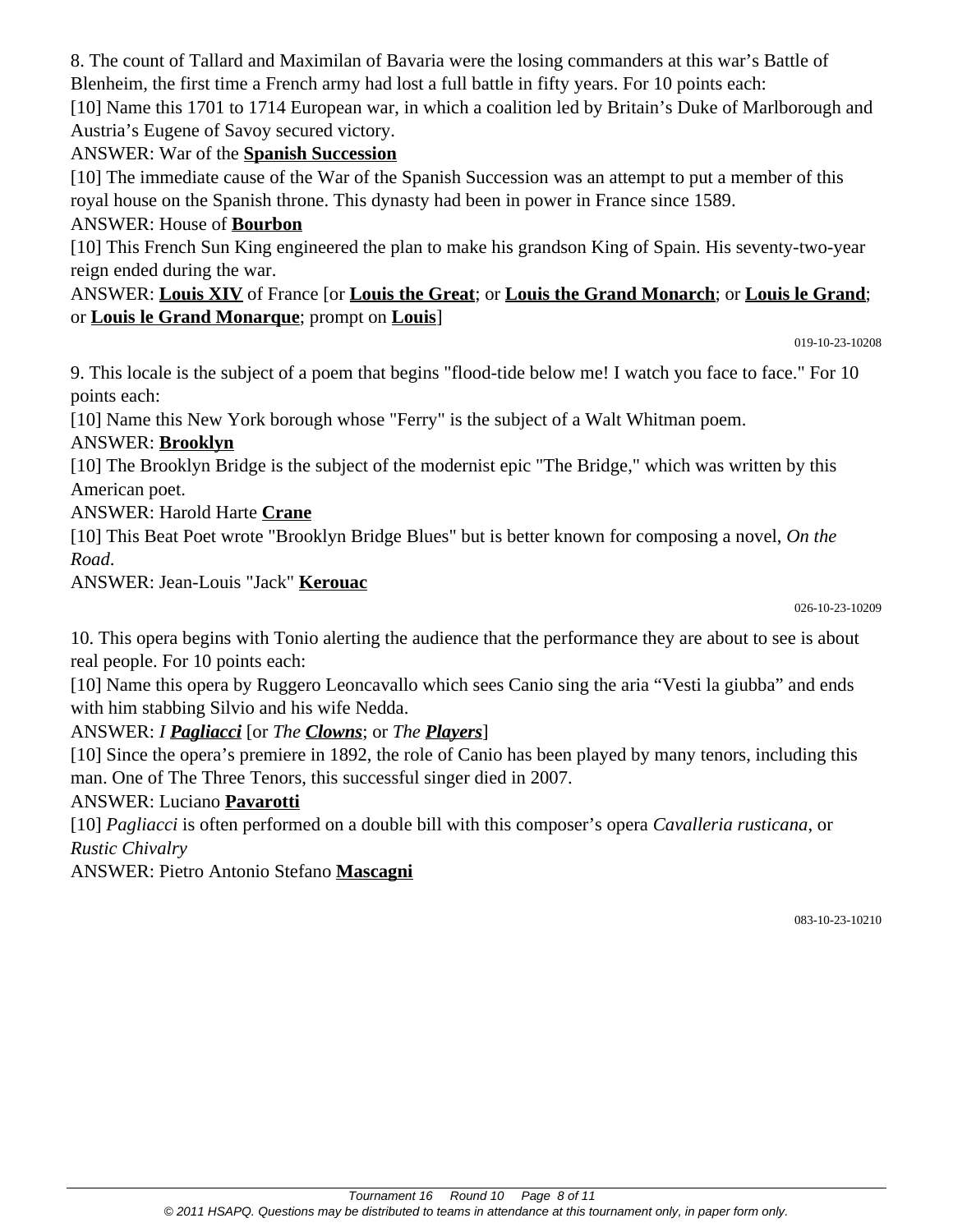11. In his poem "Strange Meeting," an enemy killed by the speaker implores, "Let us sleep now…" For 10 points each:

[10] Name this British poet who asked, "What passing bells for these who die as cattle?" in "Anthem for Doomed Youth."

ANSWER: Wilfred **Owen**

[10] Owen wrote "Dulce Et Decorum Est" about a mustard gas attack in the trenches of this massive war, which produced ambulance-drivers-turned-authors such as Ernest Hemingway.

# ANSWER: **World War I** [or **WWI**; or **First World War**; or the **Great War**]

[10] World War I also saw fighting from this friend of Owen who wrote *Memoirs of a Fox-Hunting Man*. ANSWER: Siegfried **Sassoon**

079-10-23-10211

12. This series begins with "The Savage State" and ends with "Desolation." For 10 points each: [10] Name this Thomas Cole series which depicts a landscape changing from wild and pastoral to an epic city to eventual chaotic destruction.

## ANSWER: *The Course of Empire*

[10] Thomas Cole was a member of this early nineteenth century school of American painting. Also consisting of Frederic Church and Albert Bierstadt, this romantic school takes its name from a body of water.

### ANSWER: **Hudson River** School

[10] This other Hudson River painter honored the recently deceased Cole by depicting him and poet William Cullen Bryant in the Catskills in the painting *Kindred Spirits*.

### ANSWER: Asher **Durand**

052-10-23-10212

13. The "Little Giant," Stephen A. Douglas, defeated this man in an Illinois state senate race in 1858. For 10 points each:

[10] Name this man who went on to defeat Douglas in the 1860 Presidential election. As President, he led the U.S. through the Civil War.

## ANSWER: Abraham **Lincoln**

[10] Lincoln easily won the Presidency in 1860 because the Democratic Party split into north and south factions, nominating Douglas and this then-Vice President, respectively.

## ANSWER: John Cabell **Breckinridge**

[10] Breckinridge found favor in the South because he backed slavery in this territory after Douglas designed an act named for it and Nebraska that allowed it to vote on the slavery question.

### ANSWER: **Kansas**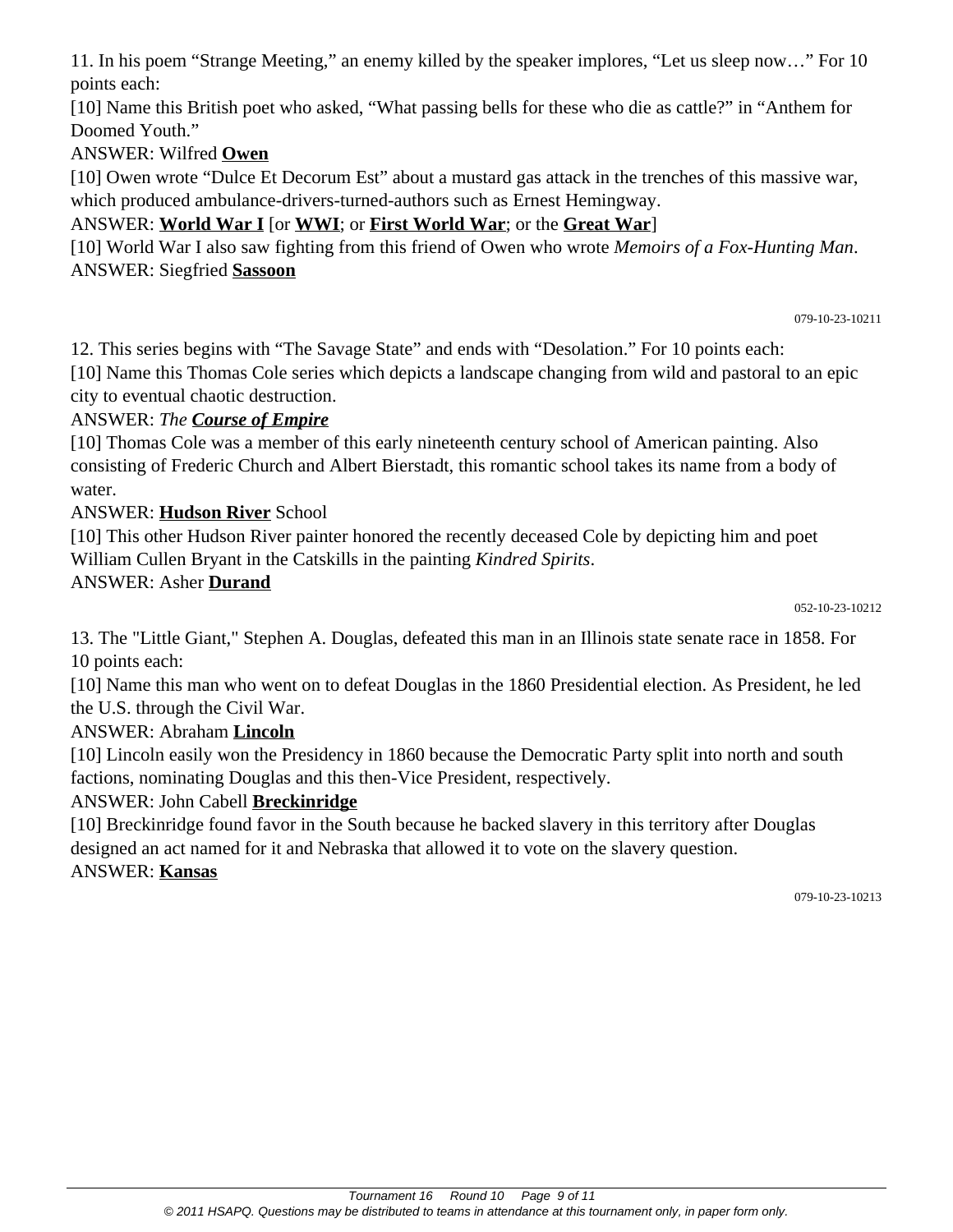14. This poet claimed that "nothing now can ever come to any good" in his poem "Funeral Blues." For 10 points each:

[10] Name this British poet and longtime lover of Christopher Isherwood who wrote "September 1, 1939" about the beginning of World War II.

## ANSWER: W. H. **Auden** [or Wystan Hugh **Auden**]

[10] Auden wrote his poem "Musee des Beaux Arts" about a painting by Pieter Bruegel the Elder that depicts a landscape "with the fall of" this son of Daedalus from Greek myth.

# ANSWER: **Icarus**

[10] Auden wrote about one of these creatures "beneath the skin" in a collaboration with Isherwood. *Flush* is a novel by Virginia Woolf about Elizabeth Barrett Browning's pet of this type.

# ANSWER: a **dog**

026-10-23-10214

15. Name these minerals that appear on the Mohs scale of hardness, for 10 points each.

[10] The most scratchable of all minerals on the Mohs scale is this mineral with a hardness of one.

## ANSWER: **talc**

[10] This mineral, similar to talc, registers a two. Its main commercial use is in drywall.

# ANSWER: **gypsum**

[10] Checking in at a value of five on the Mohs scale is this phosphate mineral that is found in tooth enamel.

## ANSWER: **apatite**

026-10-23-10215

16. Composers often write pieces that feature solo pianists. For 10 points each:

[10] Such a piece is called a concerto if it features a solo piano and orchestra. Pieces in this genre feature an unaccompanied solo piano and typically consist of an exposition, a development, and a recapitulation.

## ANSWER: piano **sonata**

[10] This C-sharp minor Beethoven piano sonata is officially subtitled "Quasi una fantasia," but its informal nickname derives from Ludwig Rellstab's comparison to nighttime on Lake Lucerne.

ANSWER: the "**Moonlight**" Sonata [or Piano Sonata Number **14** in C-sharp minor]

[10] A "Wuerttemberg" and "Prussian" piano sonata were composed by Carl Philipp Emanuel, a member of this musical family that also includes Johann Christoph.

ANSWER: the **Bach** family

026-10-23-10216

17. Among this game's expansion sets include the first, *The Burning Crusade*, and the most recent, *Cataclysm*, which was released in December of 2010. For 10 points each:

[10] Name this popular MMORPG where players go on quests as trolls, goblins, dwarfs, or a variety of other player races.

# ANSWER: *World of Warcraft* [do not prompt on "*Warcraft*"]

[10] Like all the other games in the *Warcraft* series, *World of Warcraft* takes place in this fictional world which is comprised of three continents and the Great Sea.

# ANSWER: **Azeroth**

[10] These creatures are the main villains in the first two *Warcraft* games. In the *Lord of the Rings* universe, this race's Uruk-hai faction serves in Saruman's army. ANSWER: **orcs**